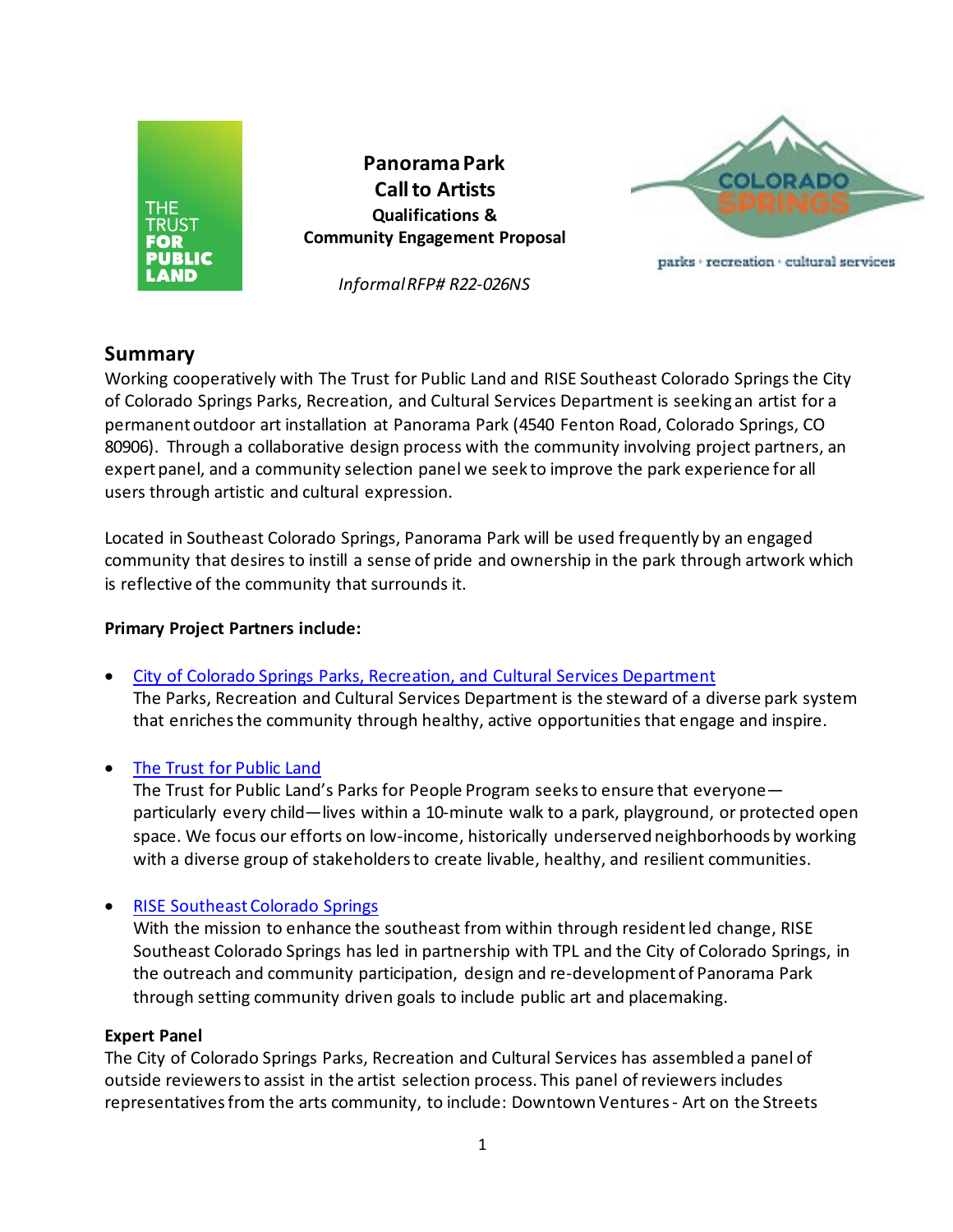program, the Cultural Office of the Pikes Peak Region, Inside Out Youth Services, The Fine Arts Center, and two local artists. The panel will assist The City of Colorado Springs and the project partners in creating the short list of final artists and will also be available as advisors to the community selection panel, who will make the final selection.

### **Community SelectionPanel**

The City of Colorado Springs Parks, Recreation and Cultural Services has assembled a small community selection panel comprised of southeast community stakeholders. The panel will assist the City of Colorado Springs and its partners to select the final artist.

### **Artwork Location/Context**

The artwork will be incorporated into the park's new design ensuring it's a part of the park experience. It is important to the community that the artist respect the process that has taken place to implement the community's vision in the park design. The artwork must complement the new park and aesthetics. The artist will work with The Trust for Public Land's landscape architecture consultant, Stream Landscape Architects, to integrate the artwork into the design of the park. At time of the Pre-application meeting, our partner team will provide a list of what we see as acceptable opportunities and locations for this future art piece. Feel free to ask questions at one of the two pre-application meetings. These locations will also be listed in the pre-application packet posted on the webpage. We expect to post this packet right after the second preapplication meeting occurs. You may also submit questions by the proposal question deadline found in the procurement posting.

### **Media Style/Size**

- The media style, size, and location of the artwork is open to the artists vision, with size and scale to be fitting of the park context; and at concept presentation will be reviewed in a collaborative fashion by and between the artist, landscape architecture consultant, and key stakeholders.
- The artwork will conform to all City requirements and standards.
- The artwork must reflect and enhance the cultural and/or environmental context of the park and the surrounding neighborhood.
- The artwork must be made of durable, permanent media that is safe and requires little maintenance.
- The artwork must be site-specific and properly scaled to its surroundings.
- The installation must also include an applied graffiti-protective surface, to facilitate easy clean-up in the event of any tagging that may occur.

### **Guidelines**

- Artists must be prepared to work with the City of Colorado Springs to install the artwork as part of the overall construction process. Either as park construction is ending or just finished, which is expected in early Summer 2022.
- Artists is expected to get familiar with the community; and must include the community in the artistic process either through a visioning exercise, hands on creative experience, and or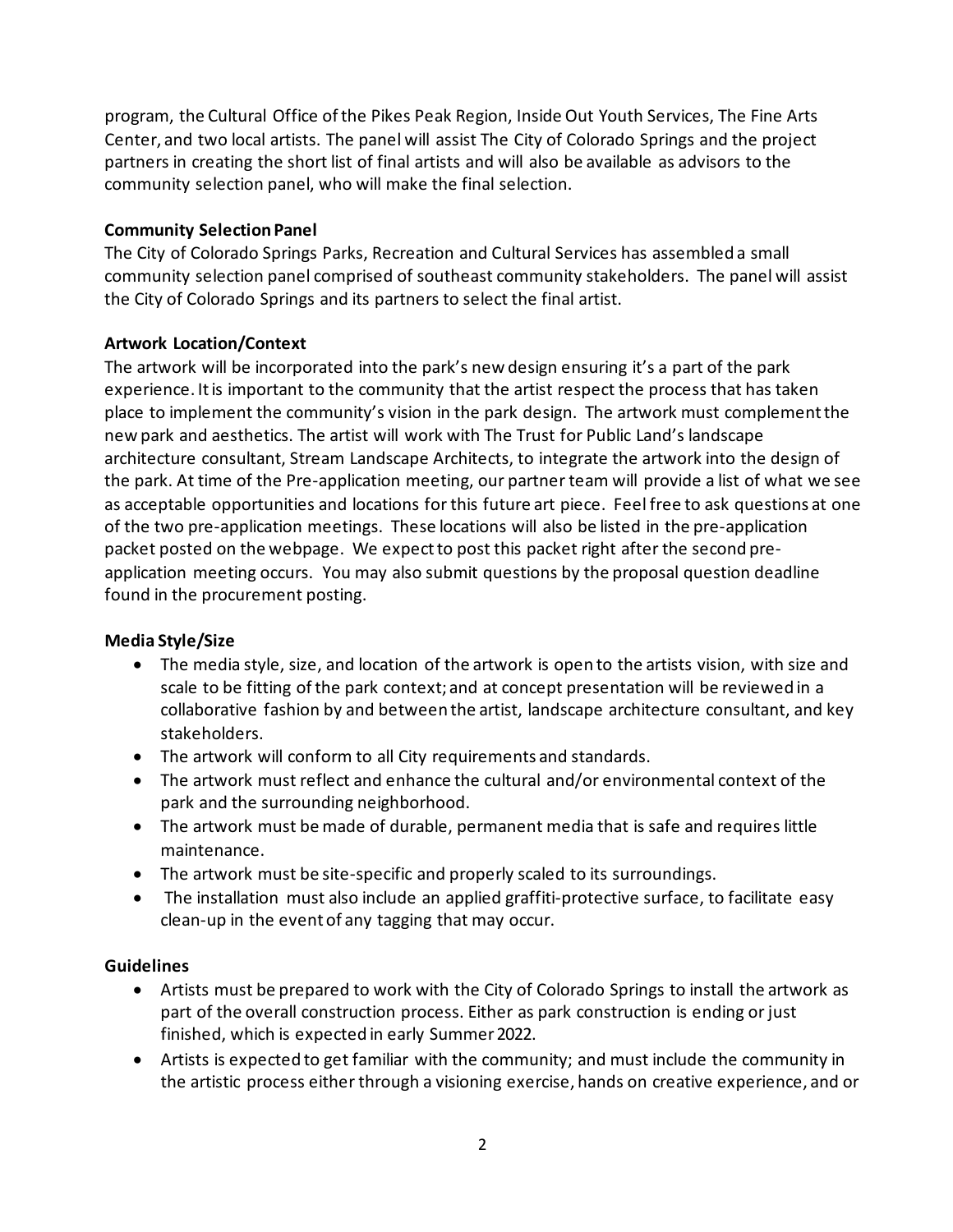installation of the art, etc. It is up to the artist to define this process; however, the artist should conduct at least two workshops with the community.

• Artists are encouraged to create an interactive or dynamic experience through the artwork. The artist's vision is not limited to a singular piece and can function across the park site. If the art is interactive (climbable, touchable, or otherwise designed to engage the public in a physical way) the artist will work closely with the City of Colorado Springs Parks, Recreation, and Cultural Services Department to ensure public safety and accessibility requirements are met.

### **Artist Eligibility**

- Artists must have and be able to demonstrate prior experience working on public art projects of similar scale and budget.
- Artists must have and be able to demonstrate experience and enthusiasm for engaging the community in the creative process.
- Artist must be able to travel to Colorado Springs to perform in-person community engagement as part of the artistic process as outlined in the project guidelines.

### **Selection Process**

The Parks, Recreation, and Cultural Services Department with The Trust for Public Land will appoint an expert panel made up of no more than five (5) project stakeholders. The expert panel will review the initial applications, and send on 2-4 finalists to the Community Selection Panel; who will in turn make a final recommendation to the Colorado Springs Parks, Recreation, and Cultural Services Department, The Trust for Public Land, and the RISE Southeast Colorado Springs, who will then forward the finalist concept to the Public Arts Commission. The City of Colorado Springs reserves the right to accept or reject any and/or all submissions, and to alter the make-up of the Panel or to re-issue this call.

Phase 1: Pre-application meetings will be held to introduce artists to the project and answer questions that might clarify the proposal process. This meeting is not mandatory to submit however attendance is recommended. Artists who are interested in submitting a proposal will do so by the date and time identified in the schedule as reflected in the Call to Artist posting.

Phase 2: The expert panel with project partners will review the RFP: Call to Artists submissions, identify the top-most qualified applicants based on the selection criteria listed below. From this pool of submissions, up to four finalists will be selected.

Phase 3: The finalists will present their proposals including their interest in this project, proposal for community engagement, and past examples of their work to the Community Selection Panel. Finalists will be given the opportunity to ask detailed questions and participate in discussions with the Community Selection Panel and project stakeholders. It is expected that finalists present in person; however, we acknowledge the COVID-19 pandemic is not over and virtual meetings may be necessary. If asked to present in person, a stipend may be requested by finalists outside of the front range to reimburse travel and lodging expenses not to exceed \$500.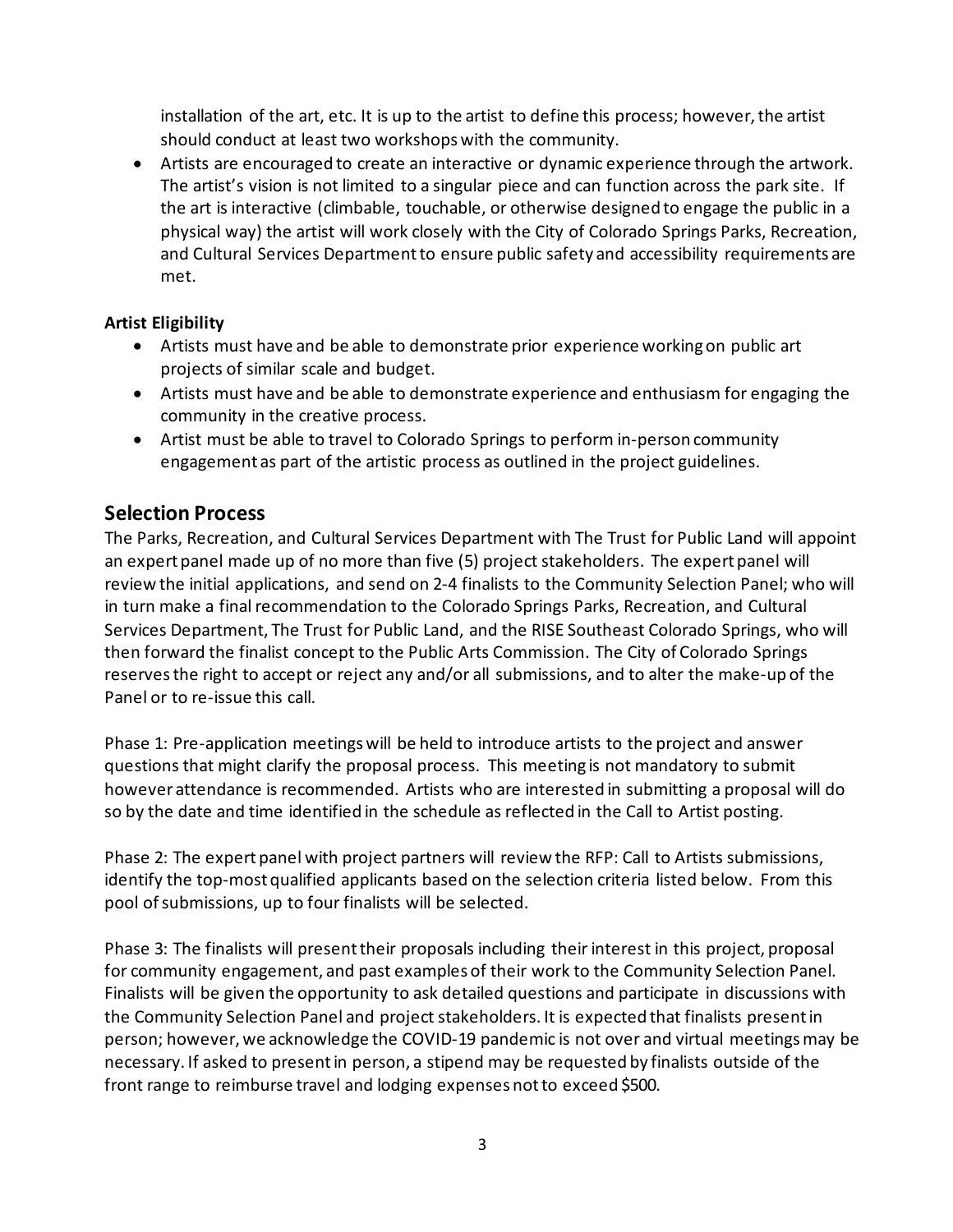Phase 4: The Community Selection Panel will make a recommendation to the project partners: City of Colorado Springs Parks, Recreation, and Cultural Services Department, The Trust for Public Land, and the RISE Southeast Colorado Springs. The project partners will then select the artist based on this recommendation.

Phase 5: Public Arts Commission: The selected artist presents their process and approach to creating the art as the selected candidate – this may be in-person or virtual depending on the finalist ability to present in-person. **(Presentation #1 - Informational)**

Phase 6: The City of Colorado Springs will enter into a contract with the selected artist to complete the work and will serve as the primary manager of the project.

Phase 7: Artistic Process

- a. Artist will get to know the Southeast Colorado Springs community and engage the community in their artistic process.
- b. Artist will hold a minimum of two community workshops during their process. The artist will determine when these workshops take place in the process.
- c. Artist will meet with local Artist and The Trust for Public Land Fellow Jeresneyka Rose to gain a better understanding for the other public artwork already underway for the site.
- d. Artist will work with Stream Landscape Architecture to technically coordinate and locate the artwork into the park site design.
- e. Artist will create a concept for the artwork that they present back to the community including the community selection panel and project partners for feedback.
- f. Artist will refine concept based on feedback and present a final concept for approval by the City and project partners.
- g. Artist will evaluate the need for and be responsible to create technical and/or engineered artwork drawings. The City and project partners are available to assist the artist with local building code regulation and what may be required for the final art concept.

Phase 8: After the community engagement, and before the art is fabricated, the artist with the City staff will present the final art concept to the Public Arts Commission as another informational update where questions can be asked by the Commission. This presentation may be in-person or virtual depending on the artist's ability to attend in-person. **(Presentation #2 – Informational)**

Phase 9: Plans submitted to Pikes Peak Regional Building Department (PPRBD), if required.

Phase 10: Fabrication and Installation. The artist will provide a general timeline for fabrication once the art concept has been approved by the City. Artist will be required to coordinate with the city on artwork installation, expected after the park opening, in late 2022.

Phase 11: Upon completion of the installation, the artist will make a final presentation to the Public Arts Commission for acceptance of the piece into the City's Public Arts Collection. This presentation may be in-person or virtual and may be accompanied by an on-site artwork dedication ceremony. **(Presentation #3 - Action Item/Ceremonial)**.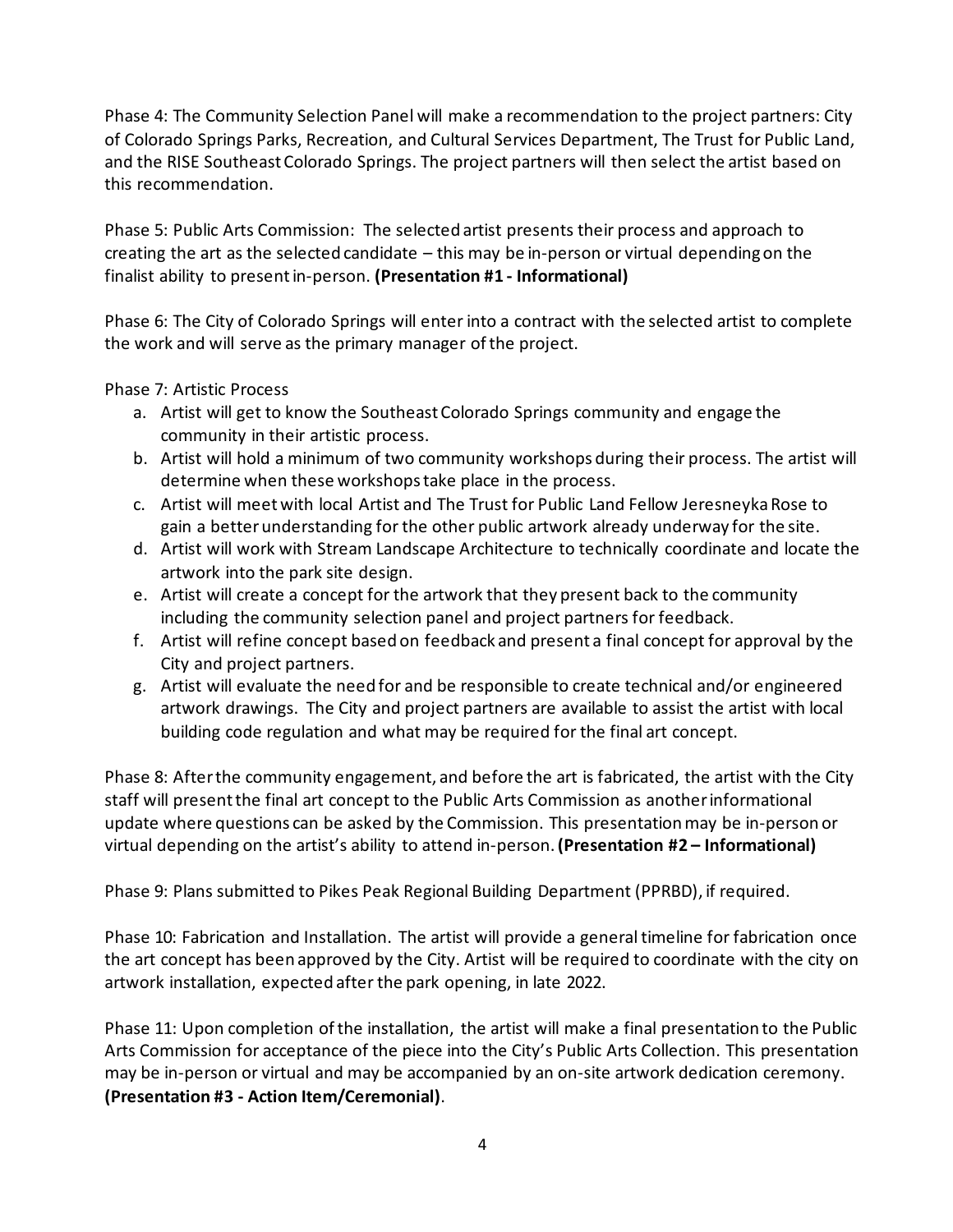# **Project Budget**

The budget available for use is \$70,000 which will support: design (includes artist community process, workshop(s), design refinement based on stakeholder input), fabrication, materials, engineering review, shipping, contract labor, installation, insurance, travel expenses necessary to complete the project, final documentation, and incidental expenses. Local housing and other incidental costs are being supported through in-kind donations, so this does not need to be a part of your proposal. There will be no funds available to support project overruns, and the artist is responsible for delivering the proposed artwork within the budget and should build their budget accordingly.

# **Selection Criteria**

The selection of the finalists will be based upon the following:

- Artistic merit, originality, and creativity as evidenced by prior or proposed artwork.
- **Professional experience delivering projects of similar scale, scope and budget.**
- Artists must have and be able to demonstrate experience and enthusiasm for engaging the community in the creative process. Demonstrated ability to undertake the design, creation, and installation of the artwork within the timeline.
- **EXECUTE:** Artwork that requires little or no maintenance.
- **That** Artistic style that is complimentary of community and stakeholder values.
- Appropriateness of materials, style, scale and concepts in relation to the site and to the City of Colorado Springs.

### **Proposal Requirements**

Please label your attachments with **your name**, not the name of the project. *Example*: Smith, John Reference 1.pdf

Please include the following in your submittal:

A) **Letter of Interest:** The letter should articulate the artist's interest in this project. The artist should describe how his/her work, process, and experience relate to this project. The artist should explain how the proposed artwork will engage the community, is timeless in nature and will appeal to diverse audiences. Please limit the letter to 500 words or less.

B) **Resume:** A two-page (maximum) current, professional resume. Artist teams should submit resumes for each team member compiled into one document with no more than two pages per team member.

C) **References:** Please submit three (3) current references. Check to make sure the contact information is up-to-date. Please include the reference's name, phone, alternate phone, email, title and a brief (no more than one sentence) description describing the reference's professional association.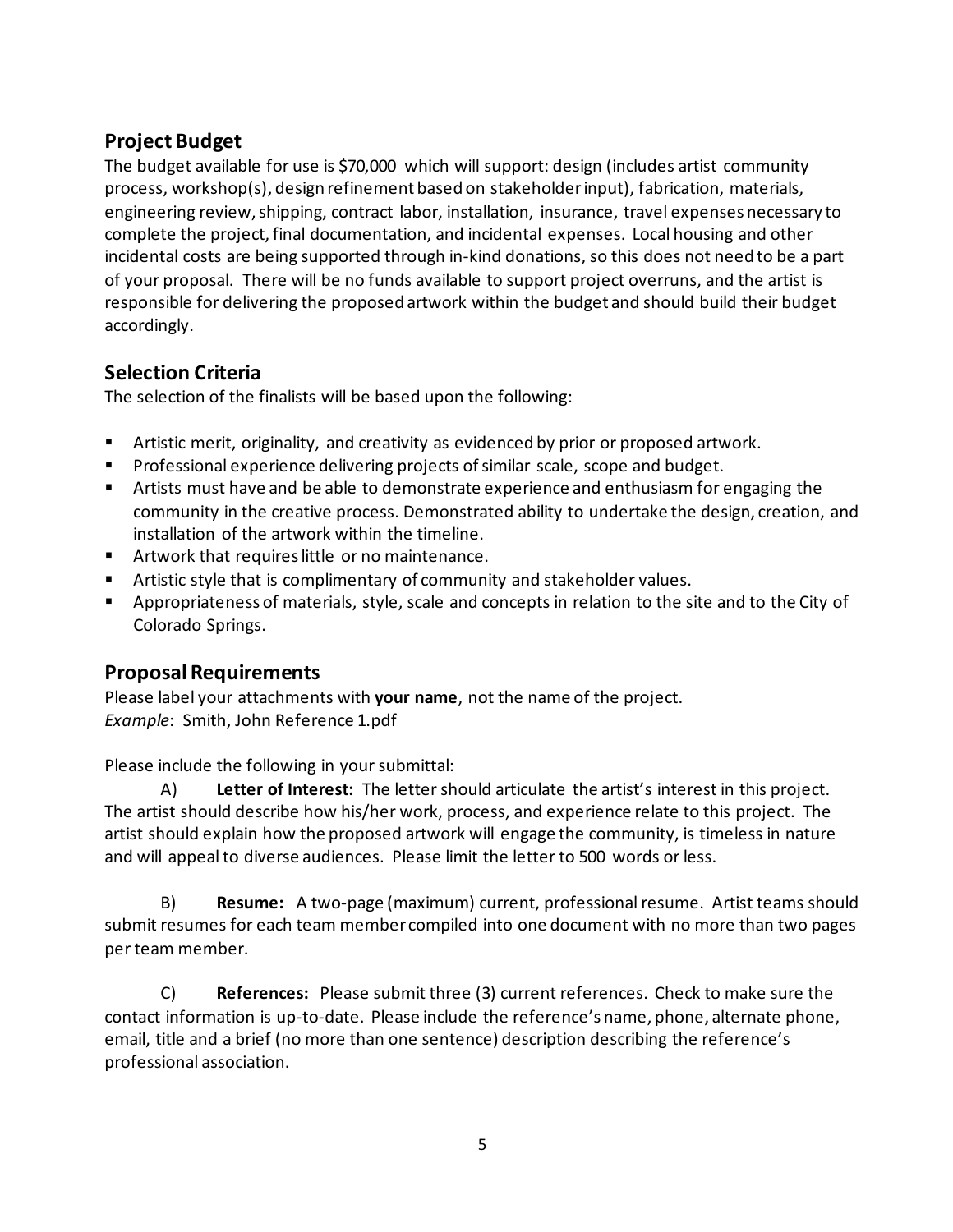D) **Images of Work:** Please provide up to five (5) images of previous site-specific art in public places or of existing art by you and/or your team that relates to this opportunity. Submit JPEG format, 1920 pixels maximum on the longest size, 72 dpi, and with compression settings resulting in the best image quality where the file size remains under 2MB.

E) **Community Engagement Proposal:** Please provide a summary (no longer than one page in length) of how you intend to engage the community in the creative process. Funding for up to two workshops will be provided by the City and The Trust for Public Land who will also work with the selected artist to plan these events and will assist as needed with the community engagement process.

### **Milestones (***Below is a tentative schedule and is subject to change.)*

Although these dates are not set, please utilize the schedule below for the purpose of your proposed schedule. A final schedule can be settled with the City contract and is anticipated to be similar to the overall timeframe below.

### **2022**

#### *Call Procurement Process*

| $\bullet$ | January 31, 2022  | Post Call to Artists to City of Colorado Springs webpage.                                           |
|-----------|-------------------|-----------------------------------------------------------------------------------------------------|
| $\bullet$ | February 14, 2022 | Pre-Application Meeting #1 - On-Site with Artists, 10:00 am                                         |
|           |                   | Pre-Application Meeting #2 – Virtual Meeting, 2:00 pm                                               |
|           |                   | A Pre-Application packet will be posted to the website for<br>$\circ$<br>those that can not attend. |
| $\bullet$ | February 21, 2022 | Questions due to City by 10:00 am M.S.T                                                             |

• February 28, 2022 Proposals Due by 2:00 pm M.S.T to [Nicole.spindler@coloradosprings.gov](mailto:Nicole.spindler@coloradosprings.gov)

### *Selection (some dates may be subject to change)*

- March 1 9 Expert Panel & Partner Review Period, 2-4 Finalists Selected.
- March 10 11 Notify Finalists, and schedule Selection Panel Presentation date.

*Artist makes travel plans, if out of state.* 

- March 21 25 Community Selection Panel Presentations 2-4 Finalists, approx. 1 hour each.
- **March 28 April 8 City Contract Executed with selected artist**.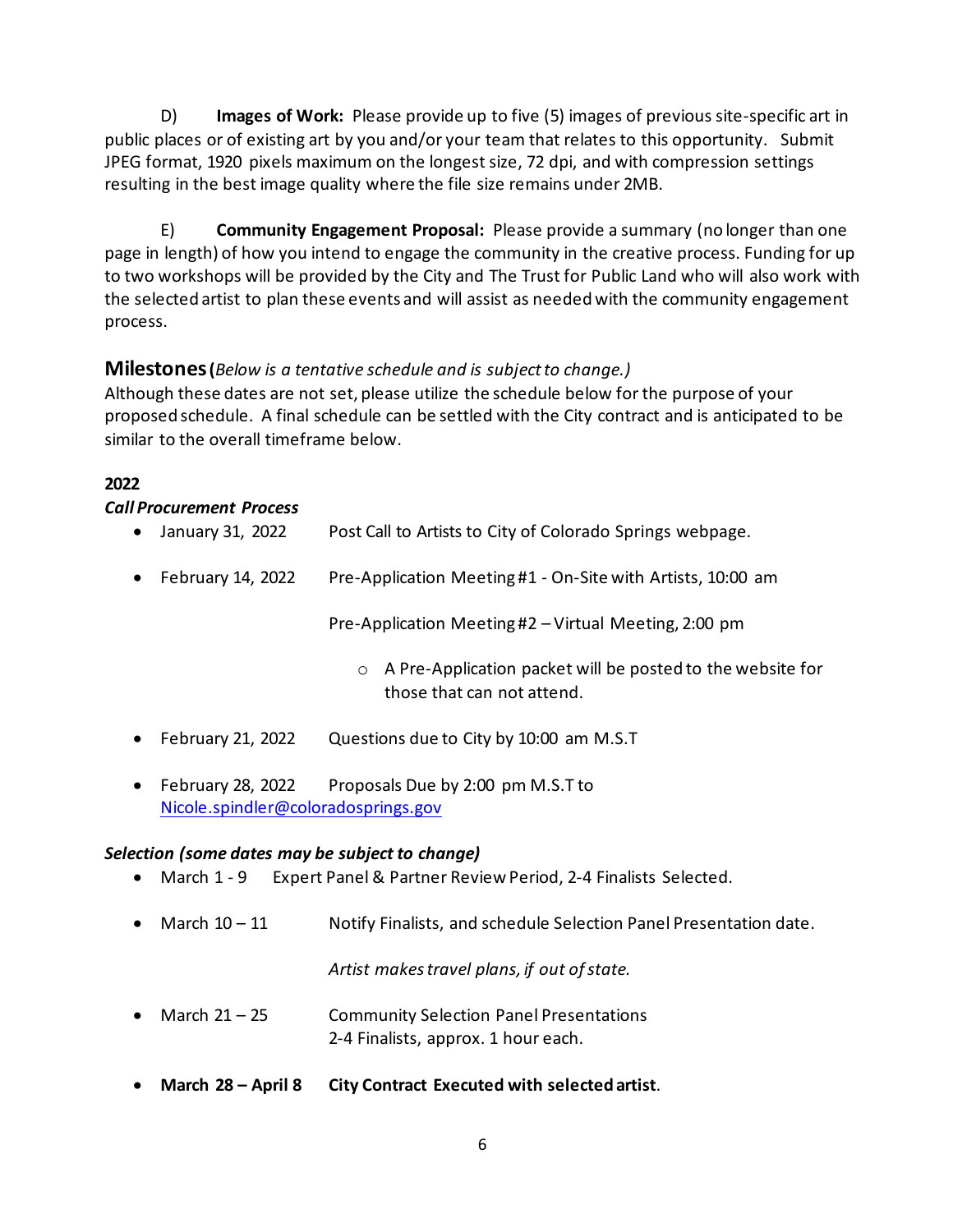# *Performance Period Goal: April 1st through November 18, 2022*

| April                                          | Public Meeting Updates (Informational - Artist Introduction):                                                                                   |
|------------------------------------------------|-------------------------------------------------------------------------------------------------------------------------------------------------|
| April 14th<br>$\circ$<br>April 19th<br>$\circ$ | <b>PRCS Advisory Board Meeting#1</b><br><b>Public Arts Commission Presentation #2</b>                                                           |
| April - May                                    | <b>Community Workshop Engagement</b><br>Artwork Design Development.<br>(Includes meetings with Jeresneyka Rose & Stream LA)                     |
| June (early)                                   | Initial Concept Presentation:<br>Community and City Project Partner Feedback                                                                    |
| June (Mid)                                     | Refine into Final Concept                                                                                                                       |
| Late June/Early July                           | Final Artwork Concept Presentation:<br><b>Community and City Project Partner Feedback</b>                                                       |
| July-Aug                                       | Engineered Drawings and Submissions, as necessary                                                                                               |
| July                                           | Public Meeting Updates (Informational):                                                                                                         |
| July 14th<br>$\circ$<br>July 19th<br>$\circ$   | <b>PRCS Advisory Board</b><br>Public Arts Commission Presentation #2 (Informational)                                                            |
| July - Sept                                    | Artwork Fabrication & Confirmation Site Walk                                                                                                    |
| August - October                               | Artwork Installation (no later than these months)                                                                                               |
| October                                        | On-site Public Art Dedication Ceremony                                                                                                          |
| October (18)                                   | <b>Public Arts Commission Action</b><br>City Public Art Collection - Acceptance/Stewardship<br>(Option #2: Nov 15th)                            |
| <b>PROJECT CONTACT (Phases 5-11):</b>          | Connie Schmeisser<br>Parks, Recreation, and Cultural Services<br>City of Colorado Springs<br>1401 Recreation Way<br>Colorado Springs, CO 809005 |

# **Legal Comments**